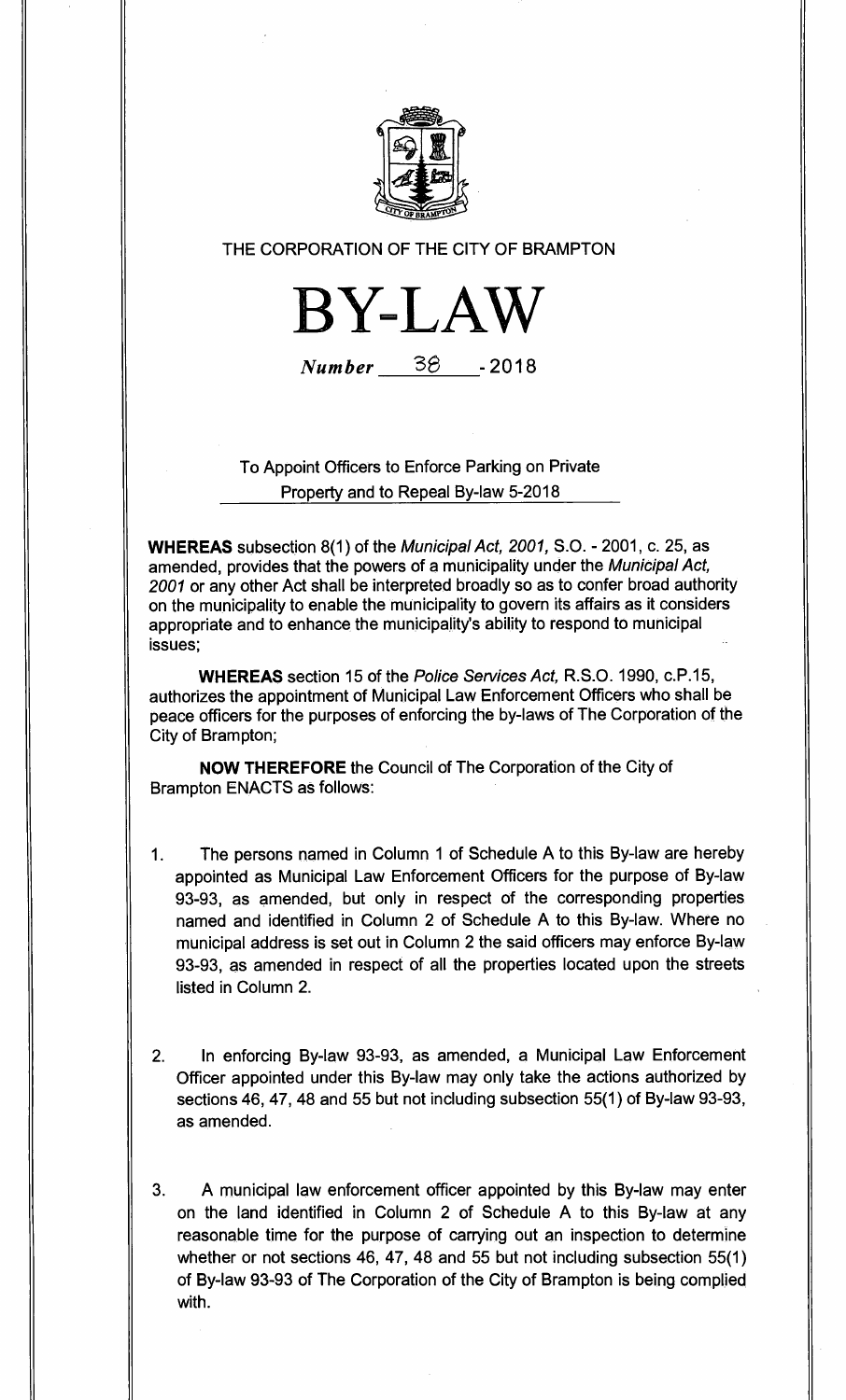- **4. Subject to section 5, this By-law prevails to the extent of any conflict between this By-law and any other by-law of The Corporation of the City of Brampton.**
- **5. This by-law does not restrict any rights conferred by the** Municipal Act, 2001 **or any other Act or regulation, respecting entry to land.**
- **6. By-law 5-2018 is hereby repealed.**

ENACTED and PASSED this 7<sup>th</sup> day of March, 2018.



**ey, Mayor Peter Fay, City Clerk** 

**2**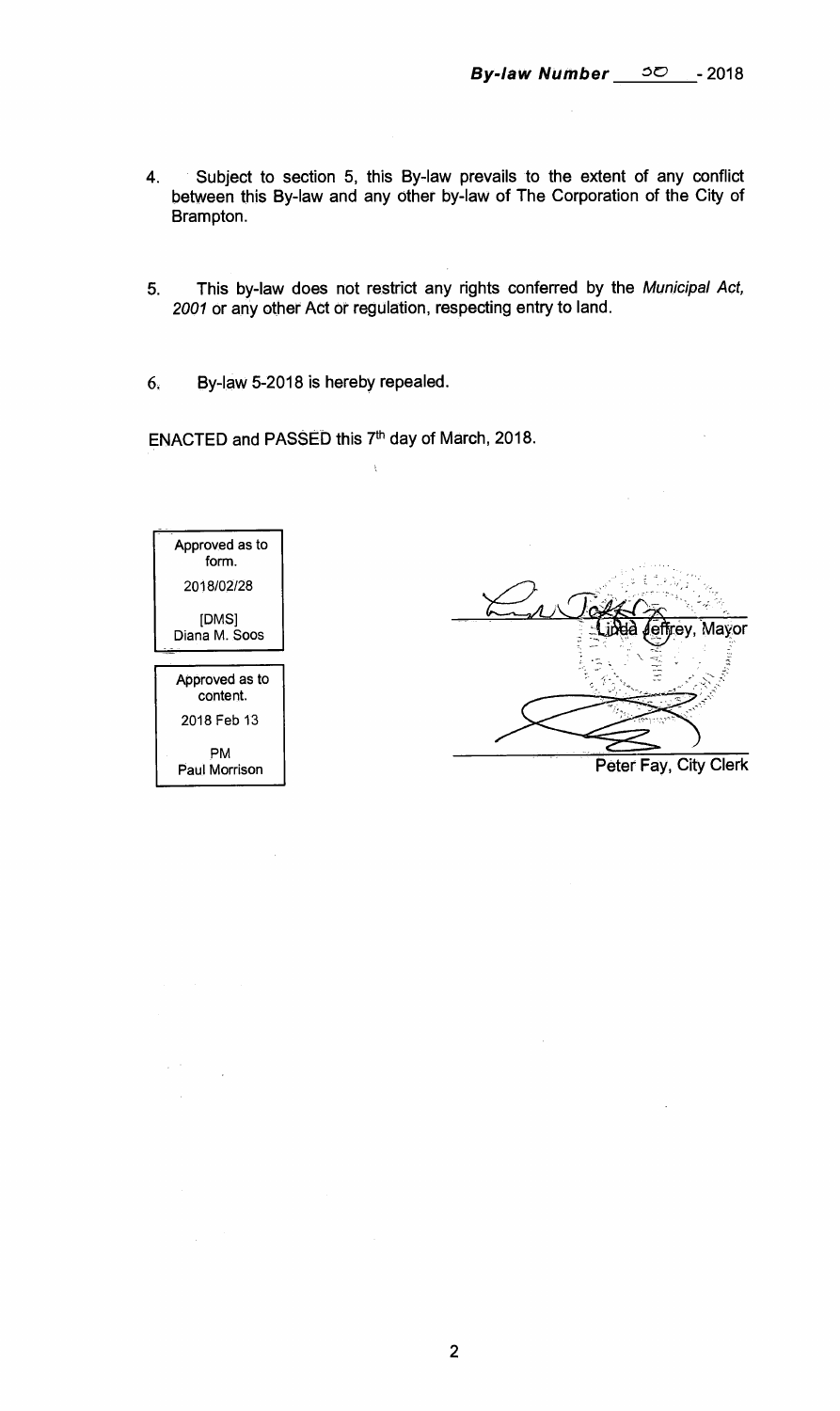#### **COLUMN 1 COLUMN 2**

- 1. BRAR, Gurpreet CHAPMAN, Dave CHAPMAN, Elaina CHAPMAN, Fran CHAPMAN, Michael CHAPMAN, Richard CHAPMAN, Richard D. FISCHER, Jordan GOOBIE, Jason GOOBIE, Nathan GURAYA, Jaspal Singh HUGHES, Robert MARTINEZ, Fulvio McGee, Michael McMULLEN, Danny NOAKES, Gregory NOCERA, Fioentina OJLADE, Olanrewaju Michael PEDDLE, Chris RACIOPPO, Arrius RAWLINGS, Darren RECINOS, Ana RECINOS, Mario SALINA, Clarena SINGH, Simran SPAGNOLO, Vince VERRETTE, Ryan WRIGHT, Ian XIN, Xin
- 2. ALLEN, Mikhail BALENDRA, James BEAL, Heather BOGOJAVLENSKIS, Dmitrijs CELESTIAL, Socrates CRAVEIRE, Steve DANIELS, D. Di PLACIDO, Biagio GORDON, Darryl GUY, Don Sunny HASSAN, Mabroor KENNY, David KHAN, Rana LUI, Anthony MIAN, Ehsan MITCHELL, Robert NGUYEN, Michael PARMANANTHAN, Asveethan PASHOVKIN, Artem PEIXIRO, Michael PIATETSKII, Igor RANA, Ali ROGERS, John SALMON, Anthony SALMON, Richard SHAHID, Ahmad SHEIKH, Mubashir

Ashton Crescent Baronwood Court 180 Walkers Drive Carlton Place 65 Via Rosedale 900 Central Park Drive 1020 Central Park Drive Dawson Crescent Fleetwood Crescent Lincoln Court 35 Malta Avenue 54 Malta Avenue McMullen Crescent Moregate Crescent North Moregate Crescent South Sandringham Court Stornwood Court Tara Park Crescent 105 Dufay Road 10671 Chinguacousy Road 9455 Mississauga Road

171, 173 & 175 Advance Blvd. 8351 McLaughlin Road 61 Ardglen Drive Arizona Drive Bamboo Grove 600 Balmoral Drive Bay Breeze Drive Gifford Gate 1 Belvedere Court Berringer Grove Brocklebank Court Camrose St. Carisbrook Court 2-54 Chipstead Avenue 188- 200 Clarence Street 240, 241 & 250 Clarence Street 50 & 60 Cottrelle Boulevard 1-76 Craighleigh Crescent 1-16 Garden Park Lane Darras Court 4, 6 & 8 Day Spring Circle Deckman St 135 & 139 Devon Road Eagle Trace Drive 21 Eastview Gate Ellerslie Road Ellis Drive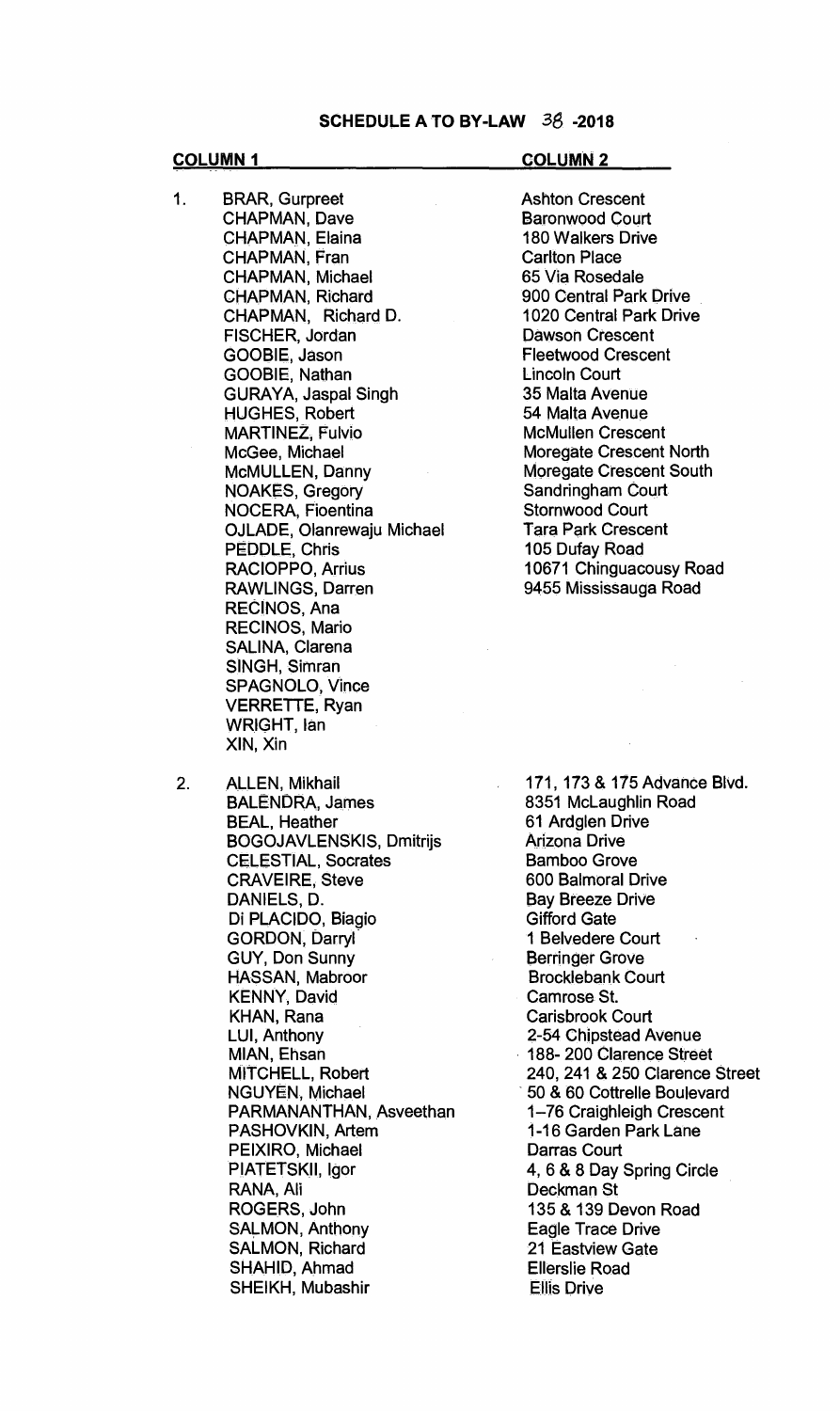#### (2. Continued)

SINGH, Sukhjinder SUGARS, Neil TUGADE, Dan

#### **COLUMN 1 (continued) COLUMN 2 (continued)**

Enderby Crescent Enmount Drive 34 Erlesmere Avenue 11 Fairglen Avenue 60 Fairwood Circle 1-12 Flowering Vine Lane Gatlin Street 1 to 34 Gatwick Lane 1,3,5,7,9,11,12 &13 Gemstone. Lane Gilgorm Road 1 to 17 Gloucester Place Goldberry Court Golden Light. Circle 1 to 93 Greenwich Circle 1 — 107 Guildford Cres. 45 Hansen Road North 57 Hansen Road North 81 Hansen Road. North 85 Hansen Road North 93 Hansen Road North 105 Hansen Road North Hartnell Square Heathcliffe Square 100 John Street 1 Kennedy Road South Kenwood Drive 1-71 Kimberley Crescent 4 Kings Cross Road 18 Knightsbridge Road 1 — 54 Lancewood Cres. 10 & 12 Laurelcrest Street 3 & 5 Limestone Edge Lane 4 Lisa Street 370 Main Street North 389 Main Street North 66 Malta Avenue 173 McCallum Court 8305 McLaughlin Road S. 9800 McLaughlin Road 9900 McLaughlin Road 53 McMurchy Avenue North 51 McMurchy Avenue South 30 Melanie Drive 1 — 108 Morley Crescent 52-62 Murdock Drive October Place 110 Pertosa Drive 3 Pleasantview Avenue 1-15 Purple Finch Court 116 Railroad Street 120 Railroad Street West 300 Ray Lawson Blvd. Regina Court Rochester Court 1, 3,5,7,9,11,13, 14-24 Rock Haven Lane 75 and 85 Rosedale Ave. 2,4,6,8,9-12 Sand Wedge Lane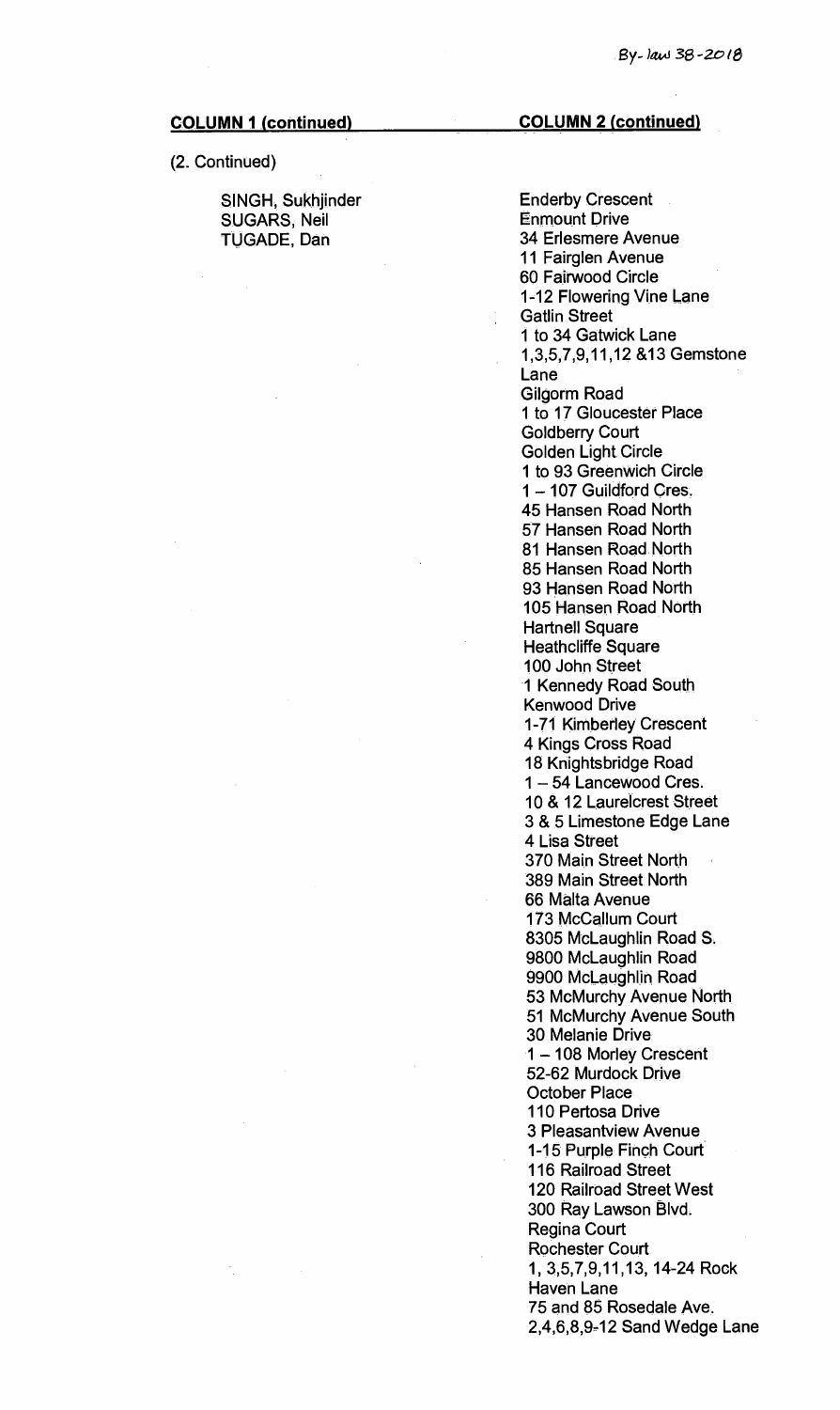(2. Continued)

# **COLUMN 1 (continued) COLUMN 2 (continued)**

September Place Sinclair Court Spadina Road 1-9, 11-53, 55 Stafford Drive 1730 Steeles Avenue East 2111 Steeles Avenue East 373 Steeles Avenue West 26 Stern Avenue Tara Park Court Townhouse Crescent Urbana Road 1 —160 Vodden Court 227 Vodden Street East Wickstead Court 2051-2053 Williams Parkway 2131 Williams Parkway E. 305 Charolais Boulevard 25 & 27 Main Street North 2-60 Panama Place 8920 Highway 50 60 & 70 Baycliffe Crescent 1 to 44 Davenhill Road 1 to 22 Masseyfield Street 1 to 20 Lotus Street 2 to 73 Seaheart Place 2 to 14 Zealand Cove 475 Bramalea Road 1-60 Vodden Court 2250 Bovaird Drive 188 Mill Street 100 Brickyard Way 10084 Hurontario Street 10086 Hurontario Street 1-131 Sea Drifter Crescent 10 Melanie Drive 17 Knightsbridge Road 30 Malta Avenue 250-271 Richvale Drive South 1-49 Bellhaven Crescent 1-131 Cedarbrook Road 1-9 Edgewater Drive 2-52 Peach Drive 2-24 Shiraz Drive 2-12 Tilden Road 180 Howden Boulevard

800 Clark Boulevard 802 Clark Boulevard 804 Clark Boulevard 806 Clark Boulevard 9 George Street North 64 Bramalea Road 68 Bramalea Road 171 Main Street North

3. BRAYBROOK, Jennifer CLUNAS, Ryan D'CRUZE, Raymond DHOTHAR, Harpreet GEEKIE, Bradley HAJI, Neky KAUR, Ramandeep MILLER, Sebastian RHODEN, Rosalee SELVARASA, Thayuran SINGH, Arminder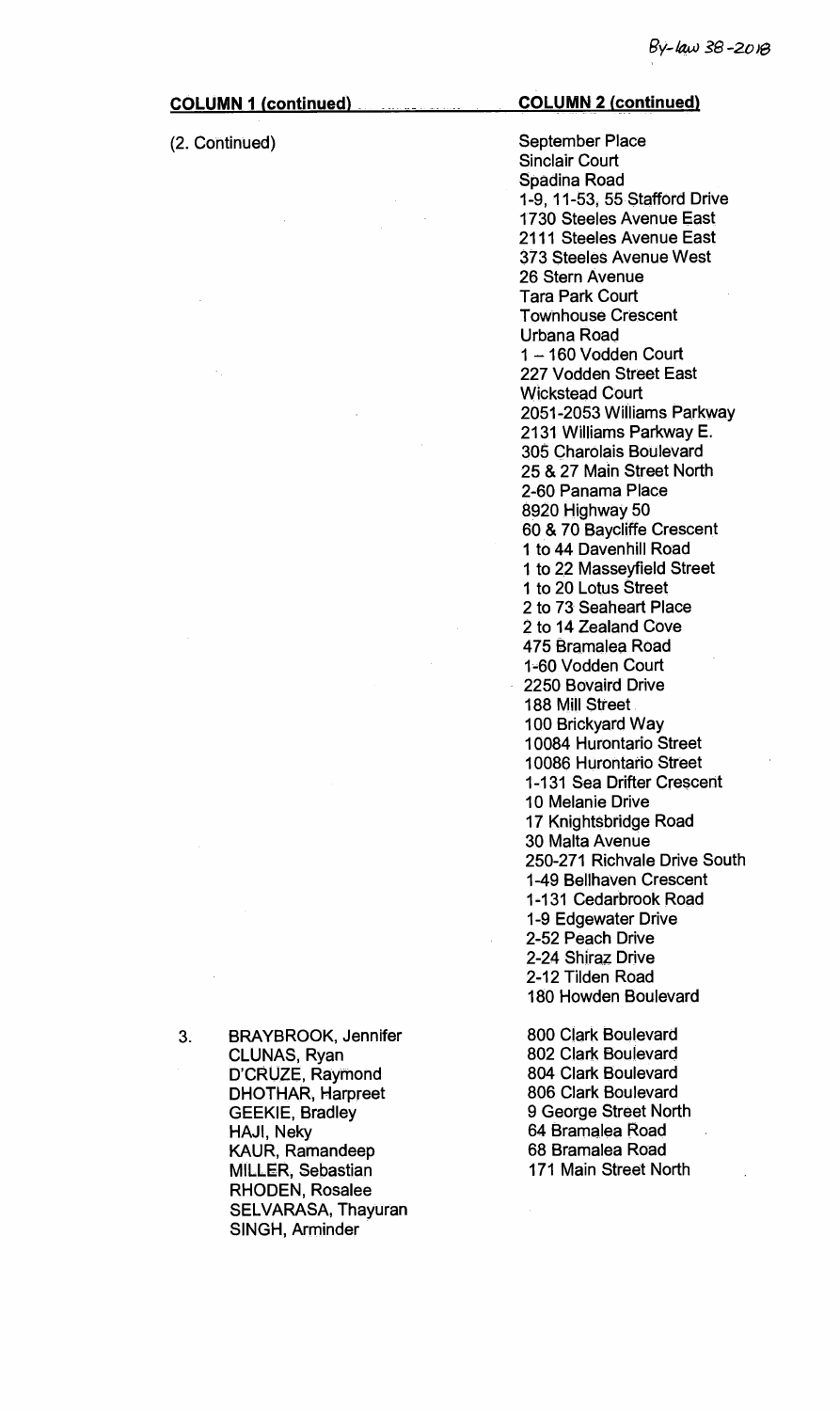- 4. CLAUGHTON, Doug DEPPNER, Mike JAFAR-SADRI, Siavash PUGH, Michael WEEKES, Tracy WEY, Eberhard
- 5. ABDEL-HAMID, Hazzem ADEKOLU, Michael ANDREOZZI, Adrianna BOWLES, William CIUFO, Domenic COX, Greg D'ANGELIS, Todd DiFRANCO, Santo DIRSKE, Justin DUGUAY, Wayne GACEK, Michael GHOTRA, Balrajvir GIOCOOL, Harry HAKEEMI, Qais HARDY, Douglas LEE-GIKKINS, Andrew MCCOY, Mathew MOHAMMAD, Amin MONGA, Vinay POLOVINA, Sead POZNANSKI, Bozica SHARIF-US-SALAM, Adnan SHARMA, Bipin SIDDIQUI, Subhana SINGH, Mandip SINGH, Rajinder SINGH-THIND, Mandeep TAYLOR, David TCHOUMAK, Vladislav WHERVIN, Christopher WITTENVEEN, Haye ZHVANETSKIY, Alexandr
- 6. LANDRY, Philippe RIPLEY, Jeremy RUTH, Alan

7. MANIKASINGAM, Jey SMITH, Paul

**COLUMN 2 (continued)** 

545 Steeles Avenue West

 $\alpha$ 

15 Fisherman Drive 30 Peel Centre Drive 66 Malta Avenue 28 Melanie Drive 7899 McLaughlin Road (Sheridan College) 10 Peel Centre Drive 25 Peel Centre Drive

4 Abacus Road 171 & 173 Advance Blvd. 2-74 Balmoral Drive 78 Braemar Drive 6770,6780, & 6790 Davand Dr. 1 Gatwick Lane 15 & 25 Kensington Road 125 Kimberley Crescent 4 Kingscross Road 18 Knightsbridge Road 1 Morgate Crescent 300 Ray Lawson Blvd.

25 Kensington Road 2-20 Bellhaven Court 2-122 Cedarbrook Road 1-51 Peach Drive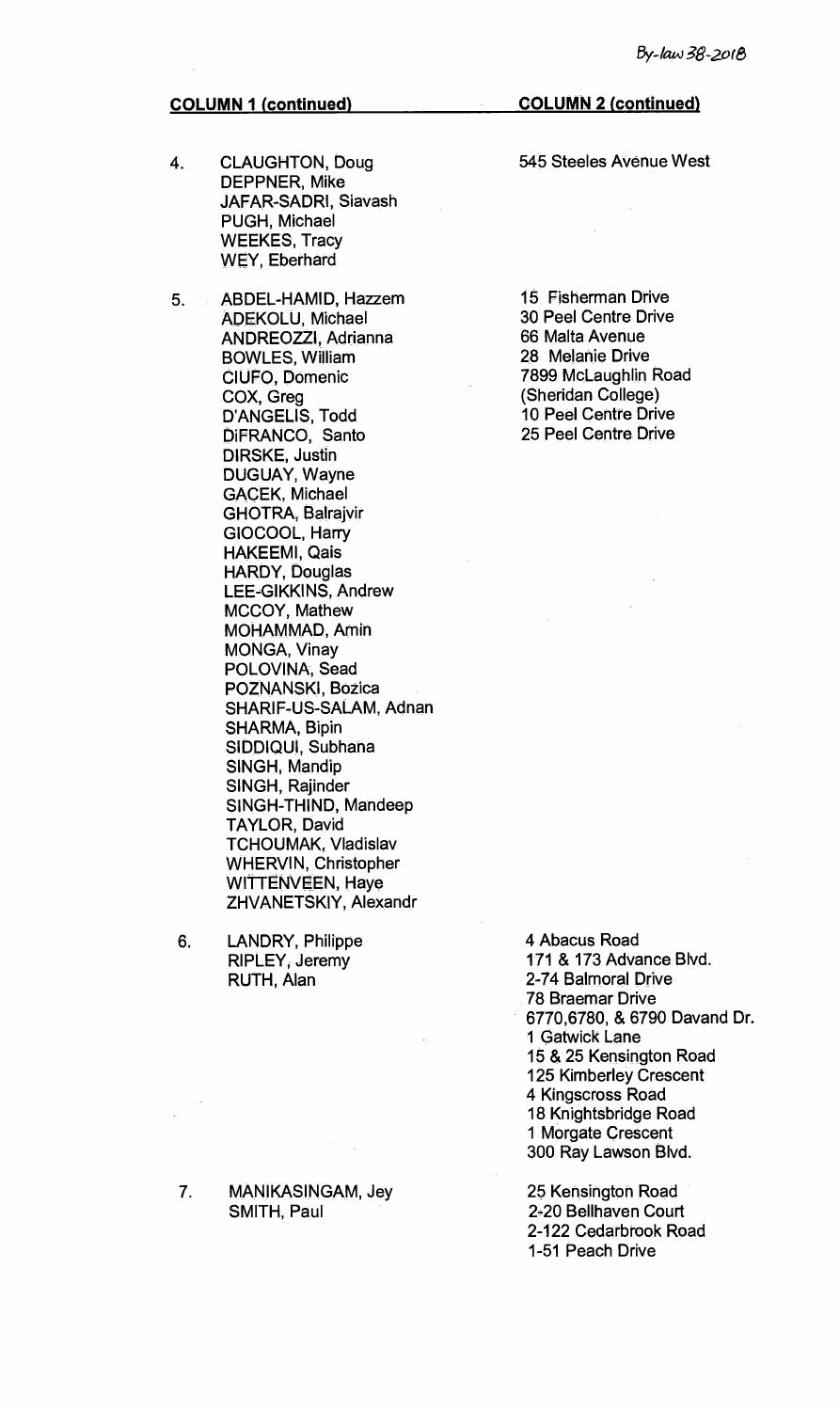- 8. GIBSON, Chris
- 9. CONNELLY, Adam
- 10. COLLIN, Chris KHAN, Sarfraz KRISTOF, Guy LAWRENCE, Robert SHUBERT, Frank

**COLUMN 2 (continued)** 

# 10062 Bramalea Road

370 Steeles Avenue West

140 Advance Boulevard 10958, 10960, 10970, 10980 & 10990 Airport Rd 8550 Airport Road 51, 53, 55, 57, 59, 63, 65 and 67 Ardglen Drive 190 Bovaird Dr. W. 1-15 Bramalea Road 1-73 Briar Path 2 Castleview Drive 10661 Chinguacousy Road 1075 Clark Boulevard 2 Colony Court 7925 Goreway Drive 7965 Goreway Drive 1-34 Hetherington Place 155,161& 165 Orenda Rd 376, 387 and 391 Orenda Road 1,2,4, 5 & 7 Paget Road 1 President's Choice Cir. 249 Queen St. **E.**  300 Queen Street East 106 Railroad Street 1, 3, 5 & 7A Research Road 31-47 Selby Road 6 Shaftsbury Lane 3389 Steeles Ave. W. 3485 Steeles Ave. W. 40 Summerlea Road 200 Summerlea Road 8705 Torbram Road 1 Van Der Graaf Court 26 Victoria Crescent 292, 294, 296 & 0 & 117 Wentworth Court 1 VVoodslea Road 2850 Queen Street East 15 Nanwood Drive 34,34A,38,42,44,46 Dean St. 17 Dean St. 11947& 11965 Hurontario St. N. 11005 Hurontario St. 9960,9980 & 9990 McVean Dr. 20 Union Street 2074 Steeles Avenue East 2080 Steeles Avenue East 2084 Steeles Avenue East 5 Intermodal Drive 83,85 & 87 Kennedy Rd.S. 95 Kennedy Rd. S. 99 Kennedy Rd. S. 2,4,6,8 & 14 Kenview Blvd. 184 Main St. N. 105 Dufay Road 10086 Hurontario Street 7891 McLaughlin Road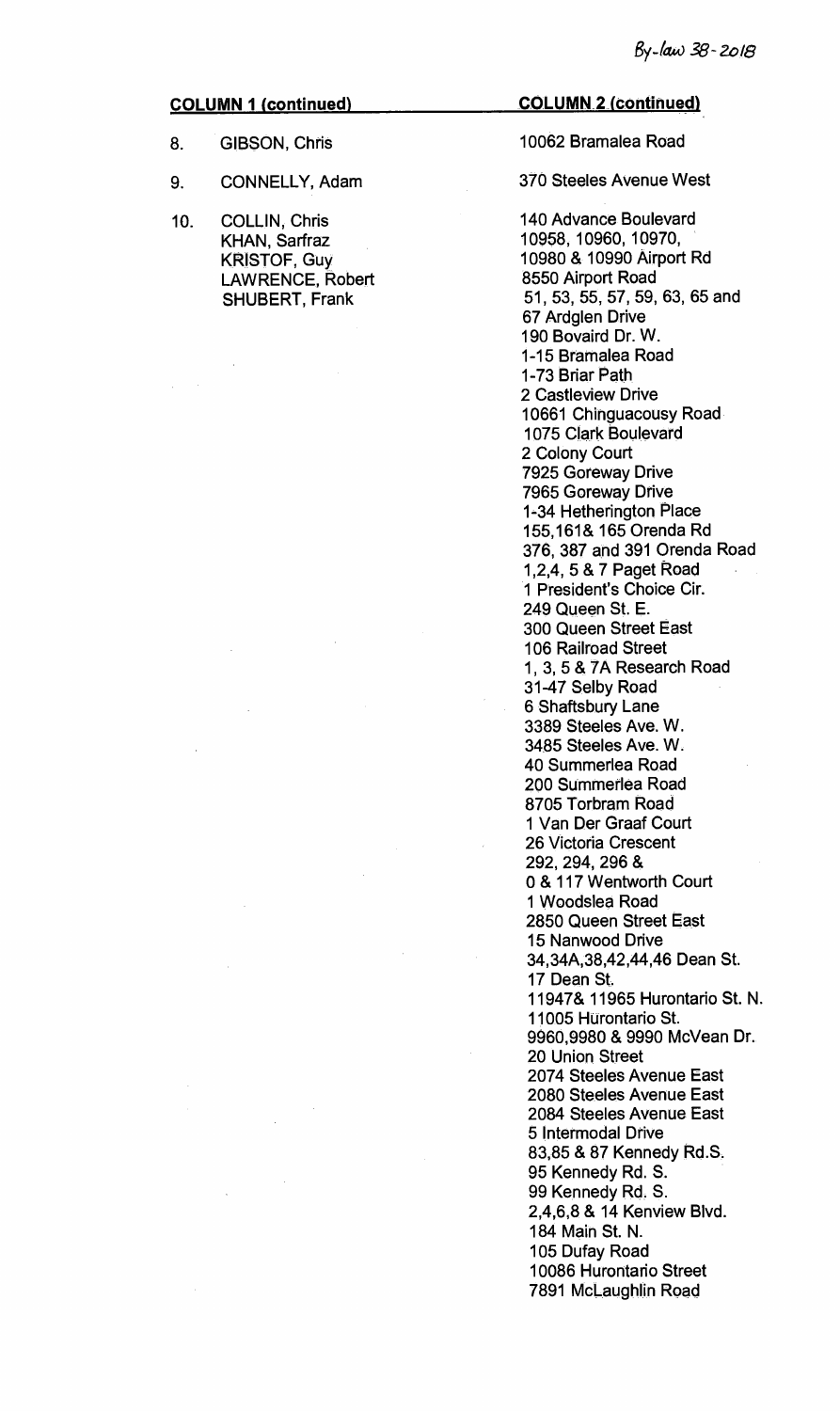- 11. ALVES-MACHADO, Dominic AMIN, Renil ARASH, Ahmadi ARORA, Amit BABRA, Jasmeet BARNES, James BEDENIKOVIC, Carole CARANDANG, Mark CERIC, Melissa CLERMONT, Mathew DIAZ, Diane DOUCET, Cathy FERGUSON, Dave GARCIA, Joao A. GRENARDO, Travis HENLEY, Deanna LAYNE, Mark LITTLE, Darren LOUREIRO, Vitor MACKEY, Kai MEHTA, Samir METCALFE, Nicole PARALA, Jaspar PETERSEN, Mikael POPOV, Eugene RAJ, Shelveen REHMAN, Muhammad RODGERS, Aaron RODRIGUES, Aaron SILVA, Michael SNOWDY, Derrick TRAN, Andy TRONG, Andrew TSE, Hin Chun VELIZ, Darwin WHYTE, James ZAVALNISKI, Paul
- 12. BRIDEN, Tracey LACHAPELLE, Andrew
- 13. KHAN, Mohammad SAHA, Subodh
- 14. ADKINS, Ashley AKHTAR, Jamil BAWA, Harbinder CLARKE, Allyson CONLIN, Sean DHALIWAL, Mandeep FERREIRA, Michael HRENO, Jonathan LEPAGE, Daniel McCATTY, Philip MEZA, Danilo MICHAEL, Lindsay MROZ, Patrick SATHERSWAITE, Adrian SINGH, Gurpreet VERPRAET, Koen

### **COLUMN 1 (continued) COLUMN 2 (continued)**

20-200 Great Lakes Blvd. 11 Church St. W. 47 McMurchy Avenue North 175 Central Park Drive 1-64 Chamney Court 1,4&10 Knightsbridge Rd. 27-37 Clipstone Court 22 Beech Street 36 Drury Crescent 31 Fair Oaks Place 2-26 Fair Oaks Place 40 Finchgate Boulevard 4 & 6 Sir Lou Drive 100-325 Garden Gate Cir. 1-45 Graham Court 40 County Court Blvd. 160 Murray Street 1 Maple Avenue 53 McHardy Place 101-198 McHardy Court 1-153 Middleton Way 2-12 Newhaven Manors 1-18 Park Estates Court 1-31 Parkholrne Place

70 Driver Road 2600 North Park Road 15 Precidio Court

14-18 Automatic Road

8200 Dixie Road 45 West Drive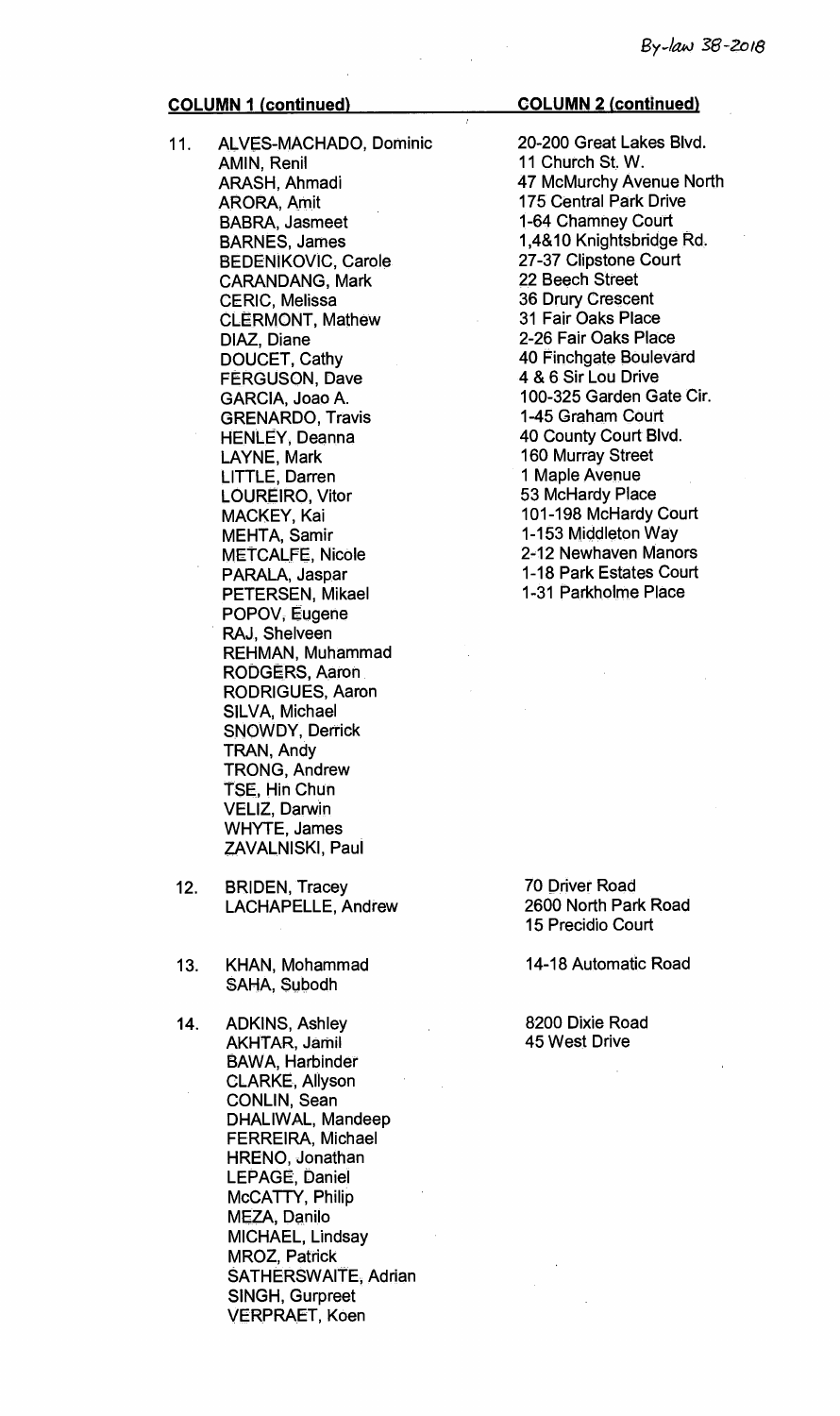- 15. ALVES, Islay ALVES, Peter ARORA, Rohit BARDHAN, Himangshu BOSTON, Neville BRADFORD, Ian COBOURNE, Delgado DAS, Mihir GWIZD, Richard JAMA, Ayanle KHAN, Abu-Turrab LEVERSUCH, Kenneth MANGO, George MEHEW, Randolph MERCADO, Edward MOSTAFA, Tasnim SHEERMOHAMED, Ahamad UGAS, Abdullahi
- 16. ADHYA, Arun AHMED, Mir Husain AKBAR, Masood ALBERT, Matthew ANDREWS, Sharoon BAIRD, David-Alexander BHANGU, Malkiat BHELA, Parmbir CHAMPAGNIE, Joshua CANDO, Dennis CORNWALL, Devon CULLERY, Mathew DABROWSKI, Michal DALY, Stephen DHAMI, Harvinder DiFONZO, Michael DURRANT, Haeven ECKERT, Mathew FERGUSON, Michelle FERLIN-TILLER, Melinda FIORE, Andrew FRANCISKOVIC, Daniel GAMA, Brian GENDRON, Paul GILL, Rajvinder GRANT, Adrian GREEN, Wesley GREWAL, Karrm GUAR, Anish HUGHES, Jessica IVKOVIC, Milan JAGHOORI, Mustafa JAISWAR, Rajat KALOTI, Gursharn KONER, Jagroop KOWALCHUK, Stephen LAZO, Mario LODHI, Nasir LOUGH, Timothy LUONG, Michael

# **COLUMN 2 (continued)**

- 17A Amsterdam Crescent 141-171 Cedar Lake Crescent 1-43 Bunting Drive 190 Clark Blvd. 200 Cresthaven Road 15 & 37 Eastbourne Drive 33 Kennedy Road South 2-22 Cailiff Street 195 Major Williams Sharpe Dr. 10 Kensington Road 9 & 11 Lisa Street 55 Maple Leaf Circle 7920 Mississauga Road 7 Sunny Meadow Blvd. 1-53 Towbridge Crescent 2-22 Bakewell Street 7-27 Bakewell Street 1-21 Cailiff Street
- 25 Peel Centre Drive 10,25,35,40,44,52,60,80, 100 Peel Centre Drive 12 Team Canada Drive 148, 150, 152, 154 and 156 West Drive 317 Rutherford Road South 5 Resolution Drive 2 Hanover Road 4 Hanover Road 22 and 24 Hanover Road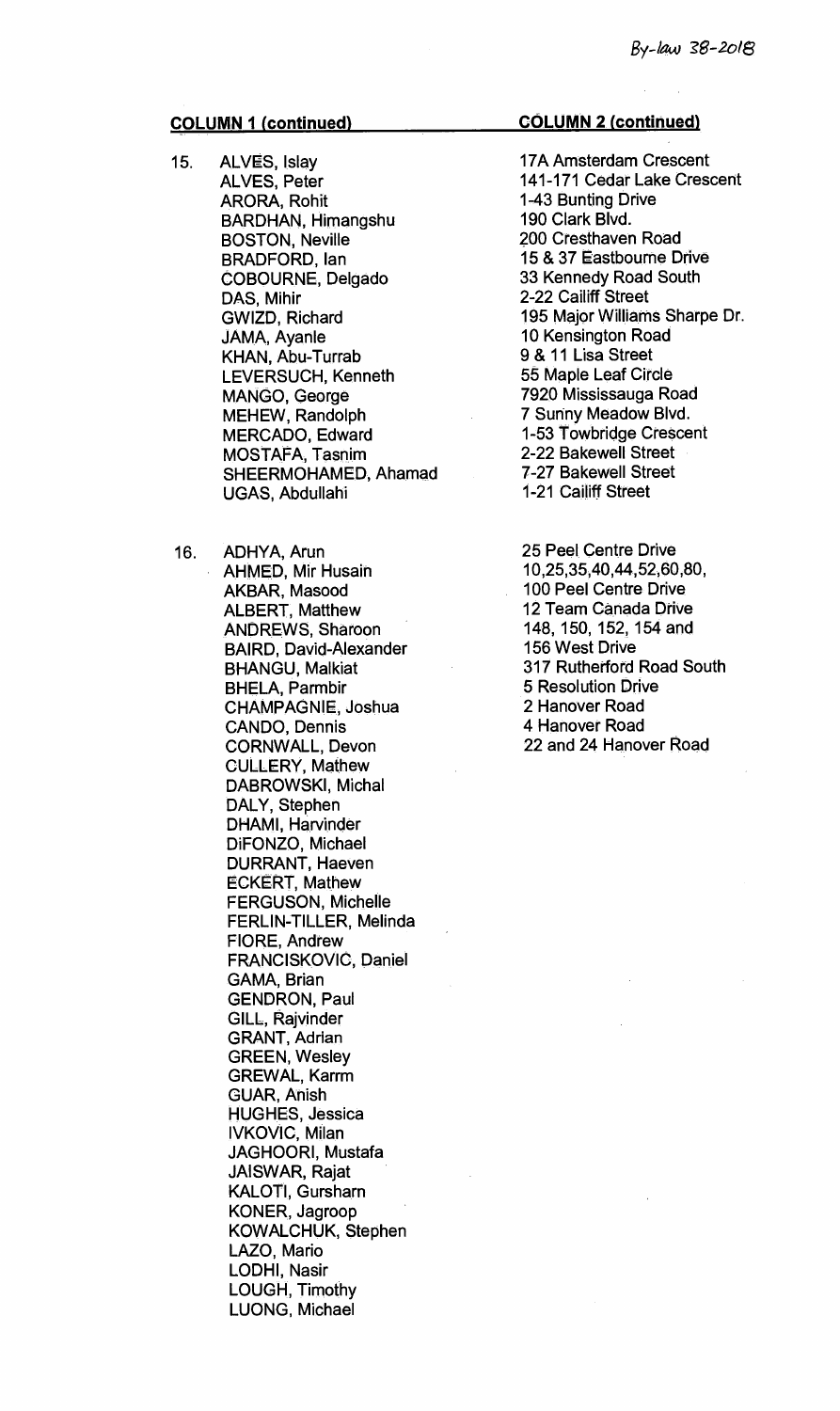(16. Continued)

MALABANAN, Peter MALDONADO, Jorge MALLARI, Michael MANBODE, Erik MANGAT, Amarjit MANTEY, Emmanuel MASSEY, Lincoln MATHER, Tyler MATIAS, Luis MATLASHEWSKI, Daniel MAVI, Malvinder MCLEAN, Brittany MCGEE, Morgan Michael MCGRATH, Shaun MCNABB, Jacob MEHIC, Edin MENDES, Ryan MENENDEZ, Celhyn MICHENKO, Scott MIOR, Christopher NAGRA, Bawinder NASIR, Naveed NESS, Jordan NYARKO, Luther OLIVER, Kody OMAS-AS, Jonathan OSBOURNE, Damone PARKINSON, Terrance PATTEN, Sarah PERSAUD, Daniel PILEGGI, Adam POONI, Supreet PROULX, Rachelle RIGO, Roberto SAEED, Syed SAHOTA, Sarabjit SALAZAR, Matthew SANDHU, Navdeep SARAAN, Gaganbir SCHMIDT, Craig SHEEBA, Noreen SIMMONS, Gary STEFANIAK, Dominique STERENCZAK, Nadia TANGUAY, Brandon THAKUR Harinder Singh UBHI, Preetkaran VENAFRO, Daniel WOODGATE, Brian ZABALA, Kevin

17. ADEYEMO, Affiong 2100 Bovaird Drive E. ALI, Mir Asif 15 Eastbourne Drive ALAS, Ana Maria 37 Eastbourne Drive BAIG, Rais 19 November 2016 19 November 2016 19 November 2016 19 November 2016 19 November 2016 19 November 20 BAL, Sukhpal 11 Lisa Street

10 Kensington Road BHUJWALA, Murtaza 605, 515 & 545 Steeles Ave. W.<br>BRAR, Bishavdeep 7900 Hurontario Street **7900 Hurontario Street**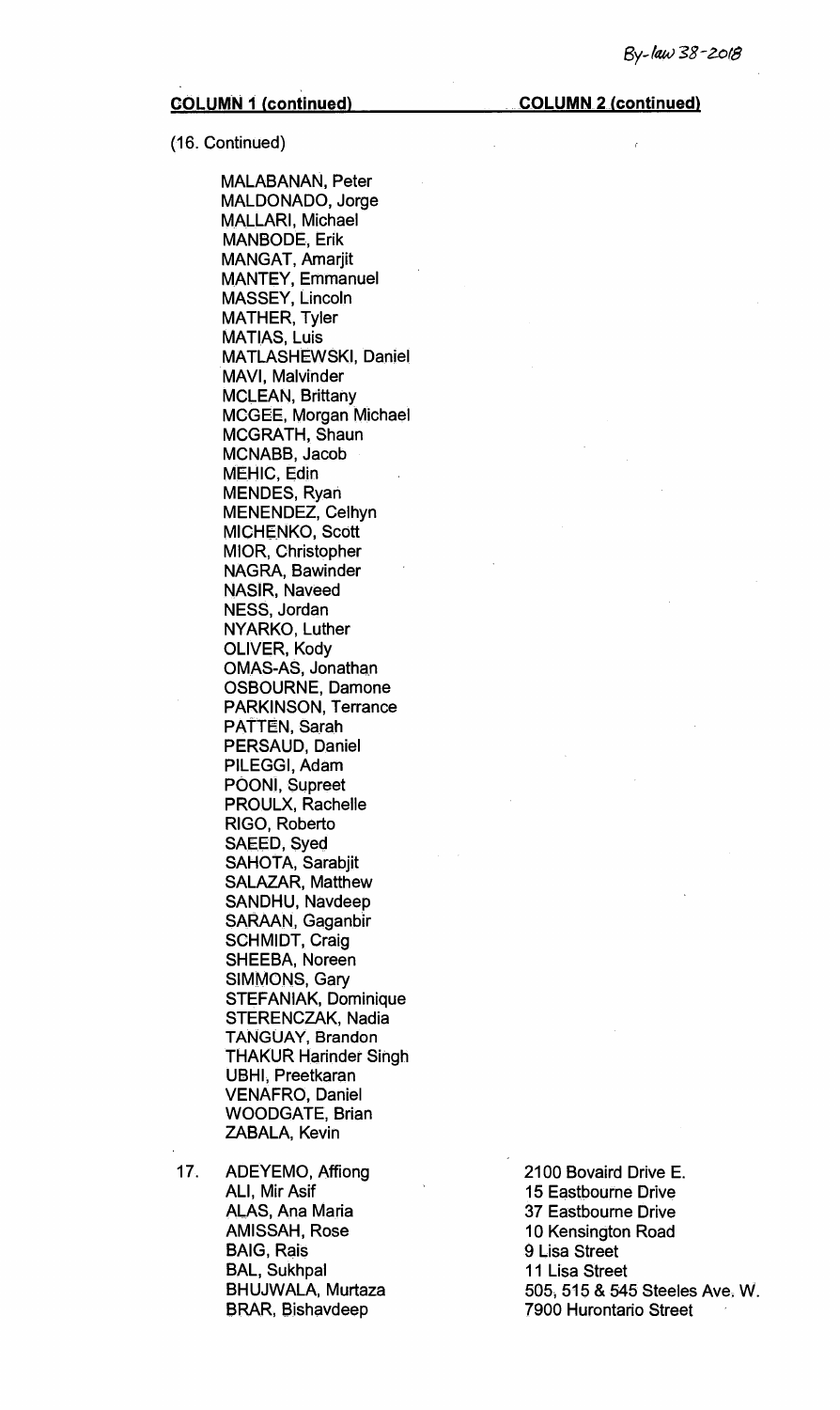#### **COLUMN 1. (continued) COLUMN 2 (continued)**

**(17. Continued)** 

**BUTT, Nadeem D'SOUZA, John Paul D'SOUZA, Peter FESSAHAYE, Solomon GILL, Bikar GREWAL, Inderjit Singh HAIDER, Shane KRYWY, Brent**. **MARIAPEN, Seerojnie MARKS, Esther SHERGILL, Rajveer Kaur SIZIBA, Nephat SINGH, Dalvir SINGH, Jaswinder SPEZIALI, Dean ZIMA, Matthew** 

**18. BORCHENKO-JARBEAU, Jason BROOKS, Carol CHADHA, Kuldip CHANA, Navjot CISMAN, Mubarak COOKE, Bruce FANJOY, Robert GOETZ, Bradley HOWARD, Adonis HYLTON, Asha KHAN, Ahmed H. KHANNA, Rajeev LUFFMAN, Edward LYNCH, Caroline MENDONCA, John MOHAMED, Farah MORGAN, Alan MULTANI, Gurpreet NIRWAL, Inderpal PALLENTIEN, Peter PENAR, Lukas PERRY, Robert PHILLIPS, Kenneth RAMPERSAD, Ram RELIC, Dean RIAR, Karanpreet SEHGAL, Kabir**  SRABI, Loai **STUCKLESS, Robert SZULICH, Dean UBER, Wolfgang VIDINHA, Miguel** 

**19. ACHESON, Greg ALEXIS, Winston BAILEY, Fabian CZOVEK, George DHALIWAL, Manpreet DYBALL, Rebecca FERNANDES, Joshua GILLILAND, Carrie GREN, Mike GRIFFITH, Adrian** 

**9940-9980 Airport Road 8 & 10 Lisa Street 210 & 220 Steeles Ave. W. 10 Malta Avenue 30 Coventry Road 330 Mill Street South 100 County Court Blvd. 27 George Street North 15 Mountainash Road 20 Cherrytree Drive 21 Knightsbridge Road 310 Mill Street 2880 Queen Street East** 

**61 Ardglen Drive 2-27 Bakewell Street 1-39 Bergamont Road 1-19 Black Forest Drive 320 Mill Street South 20, 30 & 40 Polonia Avenue 2-102 Brisbane Court Rockgarden Trail Brucewood Drive 1-22 Cailiff Street**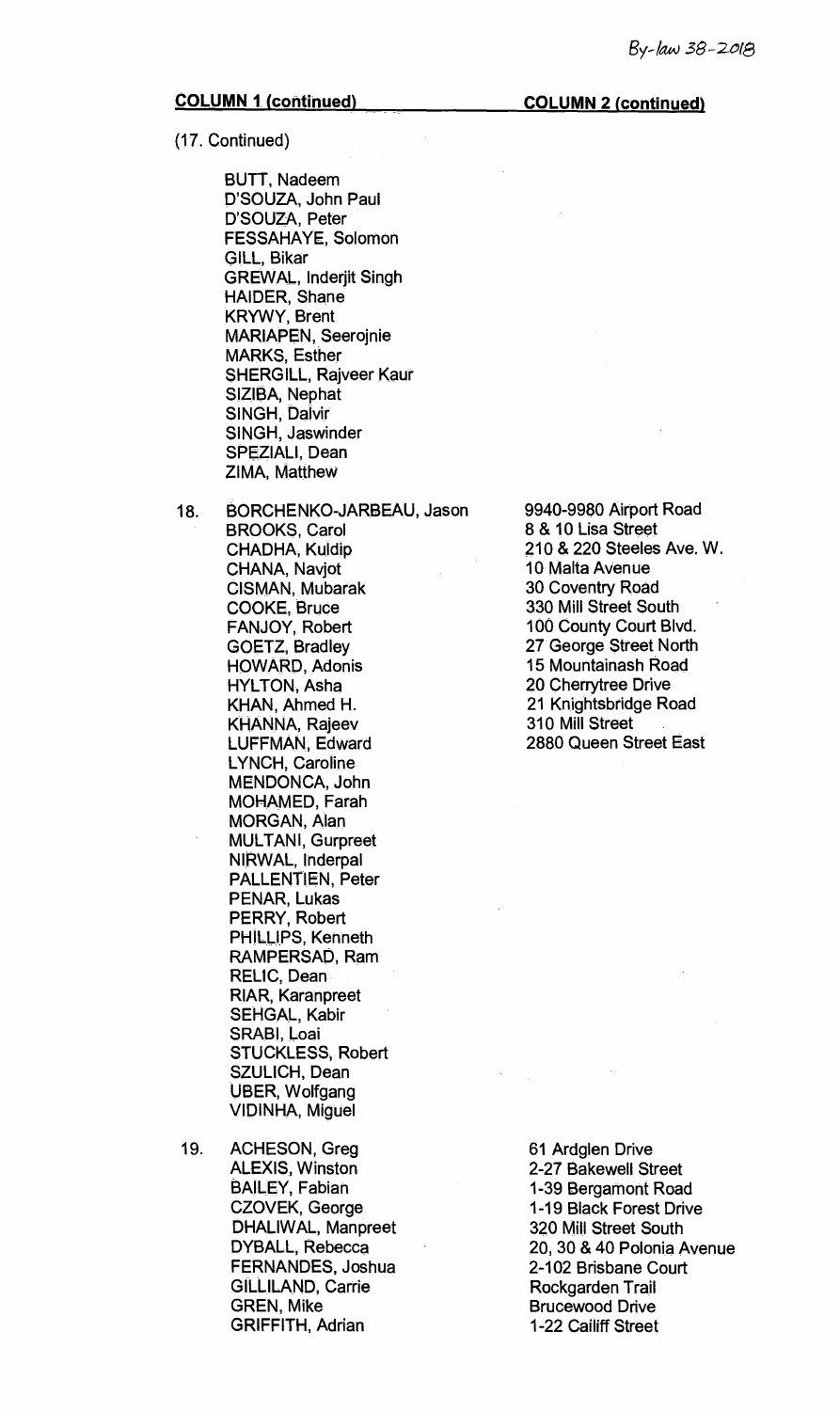# (19. Continued)

HODGE, Aaron JOHNSTON, Scott KAFTANI, Eno KLYMENCHENKO, Maksym LALONDE, Derrick LAZO, Jonathan LEWIS, Andrew Scott LOCKYER, Ryan LY, Kieu MALDONADO, Jorge MAYFIELD, Thomas MITCHELL, Zachary MONIZ, Steven MORRIS, Michael O'BRIEN, Brad OKHOVATI, Michel PENA, Jason Jose PERRAULT, Rodger RADFORD, David RAMIREZ, Erika Franco ROBINSON, Dave SHELTON, Jordan SIDHU, Taranvir SILVA, Lisa ULLAH, Sana WILLIAMS, Steven

20. MARKS, Brian

#### 21. MEHTA, Gurveer (Bill) SMITH, Ian

22. HARSONSKY, Valery LEOCA, Dragos MENDEZ, Lloyd VAKESWARAN, Geerthanan

**COLUMN 1 (continued) COLUMN 2 (continued)** 

78-171 Cedar Lake Crescent 10111 Heart Lake Road Lacebark Court 5 Lisa Street 5, 15, 21, 25 & 35 Brisdale Drive 399-400 Vodden Street East

7700 Hurontario Street 110,120, &130 Brickyard Way 10725 McLaughlin Road 7688 Hurontario Street 2 Fisherman Drive 10025, 10035, and 10045 Hurontario Street 5, 11 &.17 Ray Lawson Blvd. 380 Bovaird Drive East 52, 54, 56 Bramsteele Rd. 1, 9, 13 Fisherman Drive 195,197 & 199 County Crt. Blvd. 5 Lisa Street

499 Main Street South

80 Beech Street 57 Aloma Crescents 140 Winterfold Drive 233 Balmoral Drive 21 Campbell Drive 52 Birchbank Road 370 Brisdale Drive 85 Burnt Elm Drive 510 Clark Boulevard 275 Fernforest Drive 235 Kingswood Drive 104 Folkstone Crescent 35 Sunset Boulevard 24 Goldcrest Road 170 Rutherford Road North 285 Great Lakes Drive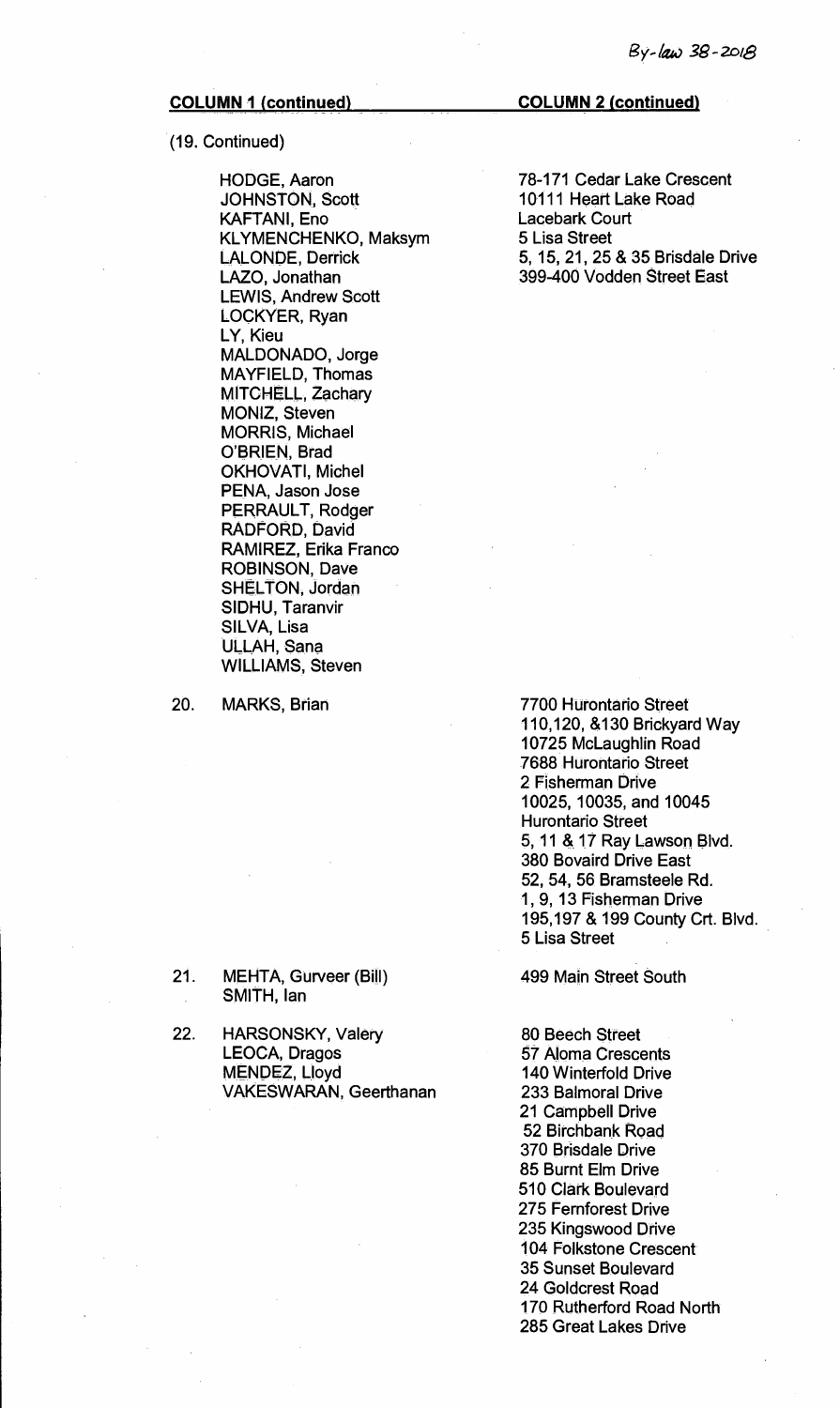| <b>COLUMN 1 (continued)</b> | <b>COLUMN 2 (continued)</b>  |
|-----------------------------|------------------------------|
| (22. Continued)             | 9 Abbey Road                 |
|                             | 235 Father Tobin Road        |
|                             | 630 Ray Lawson Boulevard     |
|                             | <b>100 Hilldale Crescent</b> |
|                             | 99 Fletchers Creek Boulevard |
|                             | 2322 Embleton Road           |
|                             | 9775 Credit View Road        |
|                             | 48 Jefferson Road            |
|                             |                              |
|                             | 111 Larkspur Road            |
|                             | 2 Intermodal Dr              |
|                             | 10 Father Tobin Road         |
|                             | 250 Centre Street North      |
|                             | 364 Bartley Bull Parkway     |
|                             | 25 Kanata Road               |
|                             | 625 Queen Street West        |
|                             | 160 Calderstone Road         |
|                             | 526 Fernforest Drive         |
|                             | 9916 The Gore Road           |
|                             | 50 Ladore Drive              |
|                             | 155 Cherrytree Drive         |
|                             | 236 Queen Mary Drive         |
|                             | 97 Gallucci Crescent         |
|                             | 201 Clark Boulevard          |
|                             |                              |
|                             | 300 Conestoga Drive          |
|                             | 5 Young Drive                |
|                             | 89 Ardglen Drive             |
|                             | 50 Somerset Drive            |
|                             | 100 Dewside Drive            |
|                             | 1305 Williams Parkway        |
|                             | 200 Valleyway Drive          |
|                             | 36 Regan Road                |
|                             | <b>10 North Park Drive</b>   |
|                             | 10750 Chinguacousy Road      |
|                             | 315 Bartley Bull Parkway     |
|                             | 2671 Sandalwood Parkway East |
|                             | 7935 Kennedy Road South      |
|                             | 4985 Ebenezer Rd.            |
|                             | 124 Vodden Street            |
|                             | 8 Parkway Avenue             |
|                             | 121 Royal Orchard Drive      |
|                             | <b>11 Dwellers Road</b>      |
|                             | 325 McMurchy Avenue South    |
|                             |                              |
|                             | 75 Mary Street               |
|                             | 56 Oaklea Boulevard          |
|                             | 27 Drinkwater Road           |
|                             | 81 Torrance Woods            |
|                             | 111 Bartley Bull Pkwy        |
|                             | 103 Malta Avenue             |
|                             | 25 Mountainberry Road        |
|                             | 55 Lexington Road            |
|                             | 28 Red River Drive           |
|                             | 35 Black Oak Drive           |
|                             | <b>300 Great Lakes Drive</b> |
|                             | 10815 Dixie Road             |
|                             | 11948 The Gore Road          |
|                             | <b>450 Fernforest Drive</b>  |
|                             | 28 Finchgate Boulevard       |
|                             | 115 Glenvale Boulevard       |
|                             | 950 North Park Drive         |
|                             |                              |
|                             | 63 Glen Forest Road          |
|                             | 1025 North Park Drive        |

 $\sim$   $\mu$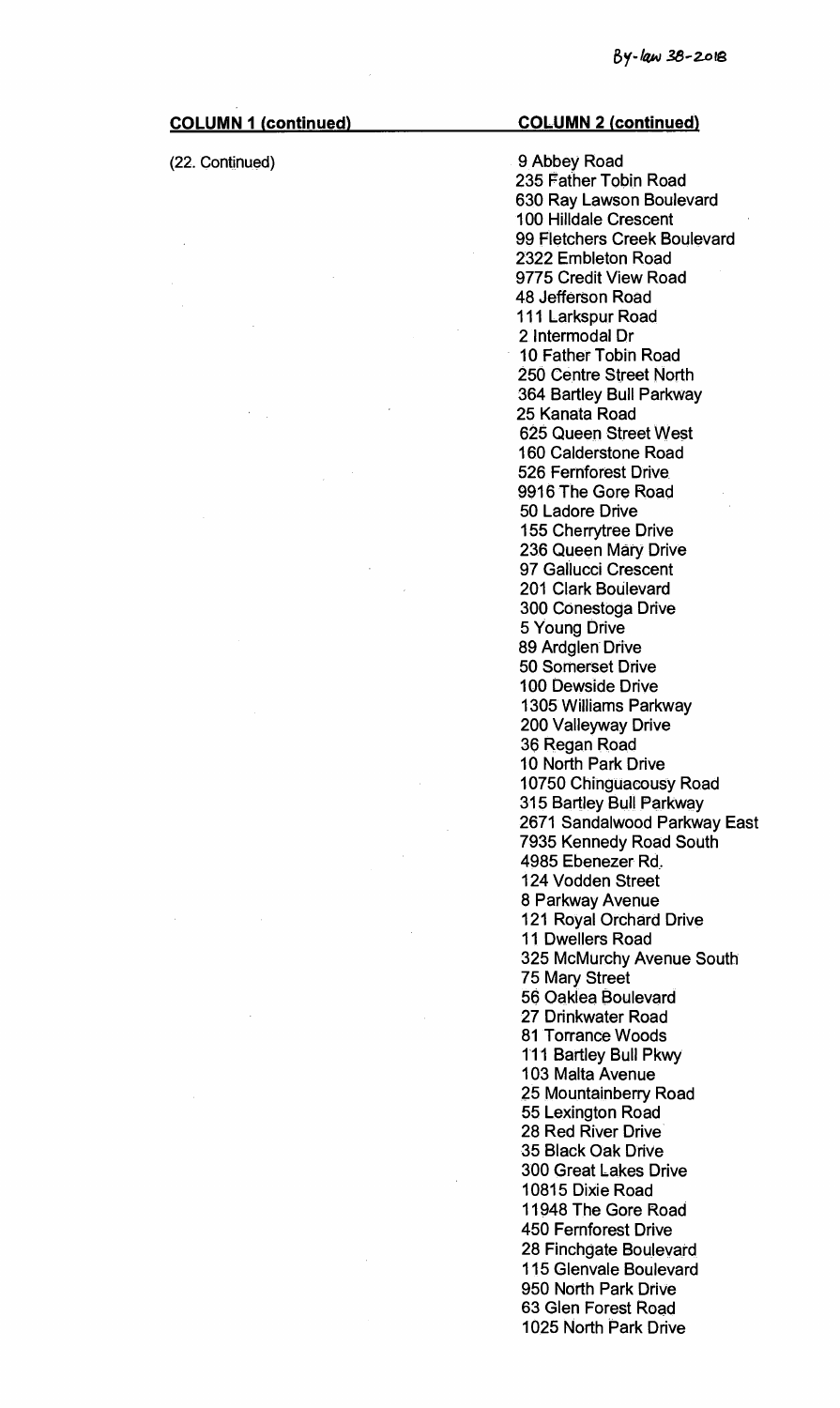# **COLUMN 1 (continued) COLUMN 2 (continued)**

(22. Continued) 475 Father Tobin Drive 49 Madoc Drive 95 Massey Street 25 Corporation Drive 150 Central Park Drive Unit 113 698 Balmoral Drive 140 Howden Boulevard 415 Great Lakes Drive 296 Conestoga Drive 2 Notre Dame Avenue 435 Rutherford Road North 330 Balmoral Drive 430 Van Kirk Drive 185 Conestoga Drive 286 Sunny Meadow Boulevard 30 Chapparal Drive 95 Richvale Drive North 133 Thorndale Road 145 Treeline Boulevard 20 Brickyard Way 491 Bartley Bull Parkway 10 Brickyard Way 1285 Williams Parkway 71 Worthington Avenue 510 Balmoral Drive 251 McMurchy Avenue South 32 Kennedy Road North 1370 Williams Parkway 1140 Central Park Drive 33 Greenbriar Road 215 Hanover Road 24 Kerwood Place 103 Richvale Drive South 34 Buick Boulevard 35 McCrimmon Drive 275 Brisdale Drive 100 Dorset Drive 40 Eagle Plains Drive 30 Summer Valley Drive 17 Colonel Bertram Road 635 Queen Street 550 North Park Drive 62 Heatherdale Drive 31 Craig Street 200 Morton Way 65 Mount Royal Circle 280 Mountainash Road 70 Gretna Drive 215 Orenda Road 24 Duncan Bull Drive 80 Red Willow Road 25 Brenda Avenue 105 Richvale Drive North 160 Mountainash Road 30 Pantomine Blvd. 254 Queen Mary Drive 77 Royal Orchard Drive 702 Balmoral Drive 61 Edenbrook Hill Drive 10420 Heart Lake Road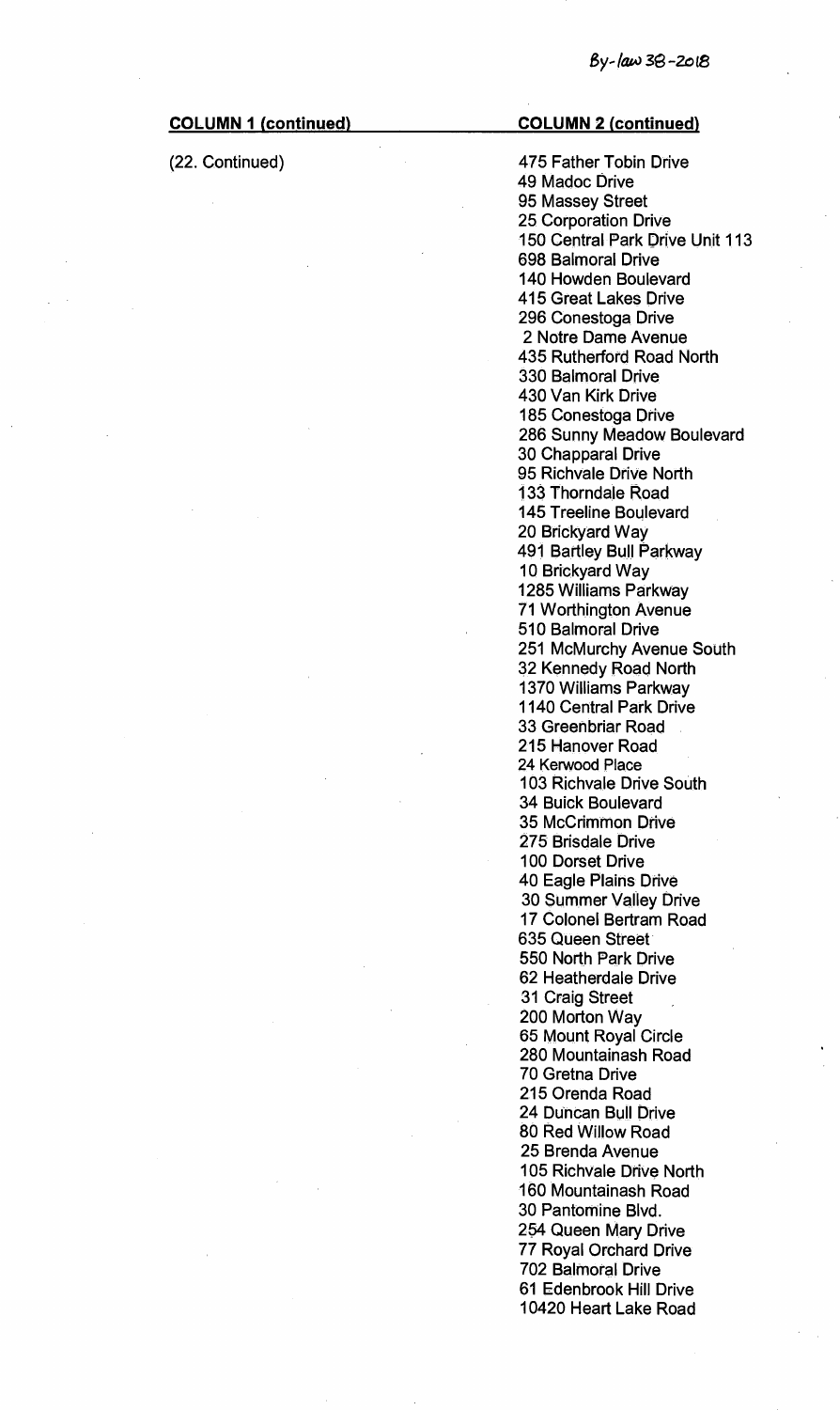(22. Continued)

- 23. AHMED, Farees AL-SAADI, Amr ALAFRANJI, Tareq ALMEDIA, Kathleen BALI, Kowan BARGI, Arshpreet CLAHANE, Brad CREARY, Shawn DAVIS, Damon HAMED, Qays JAROCKIS, Joseph KULLAR, Harpreet MCGILLOWAY, Joseph PATTERSON, Steve PEIXERIO, Michael REYNOLDS, Nicole SIDDIKUI, Mohsin WEBB, Ryan WOEHRY, Mike
- 24. GHANGAS, Prabhbir SINGH, Tejveer
- 25. GILL, Ajaypal Singh GILL, Karandeep Singh KAUR, Ramanpreet SINGH, Gurdev
- 26. ARAVINTHAN, Vinujan CORREIA, Josh HEIR, Gursant. HUNDAL, Karandeep KAILANI, Bashar PARRALES, Giovanny SINGH, Harjeet TIWARY, Mahindra
- 27. AHMED, Omar BOUNS, Daljeet Singh HAYWARD, Derek HUANG, Thomas KAUL, Harmandeep NGUYEN, Peter ROMANI, Amin SAIYED, Shel Ahmed STEWART, Andrew VEKARIA, Shrey VINCENT, Clarence WALKER, Juline WILSON, Sebastian

#### **COLUMN 2 (continued)**

50 Earnscliffe Circle 40 Gillingham Drive, Unit 403 10 Castle Oaks Crossing 62 Seaborn Road 39 Sunset Boulevard 15 Fincham Avenue 83 Edenbrooke Hill

11805, 11815 & 11825 Bramalea Road 2959 & 2989 Bovaird Drive 10, 24, 30 & 50 Coventry Road 2901, 2909, 2925, 2933 & 2937 Queen Street East 9920, 9930, 9940, 9950, 9960, 9970, 9980 & 9990 Airport Road 49, 51 & 55 Mountainash Road 5085 Mayfield Road

18 Knightsbridge Road 2260 Bovaird Drive East 2280 Bovaird Drive East

210 Steeles Avenue West 220 Steeles Avenue West

70-120 Clementine Drive 271 Glidden Road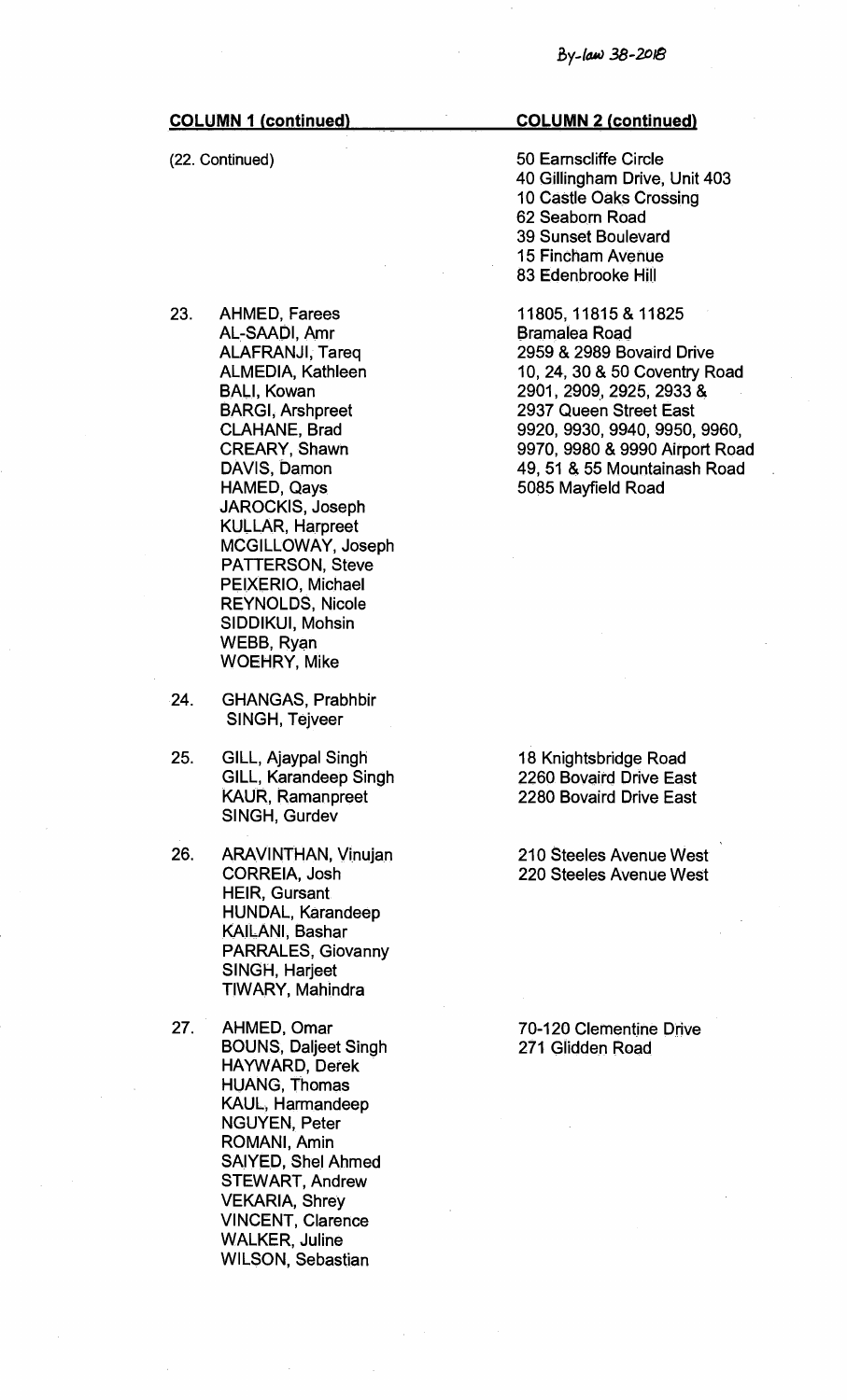- **28. GHOSH, Biswajit KANARELLIS, Ted MALCOM, Christopher**
- **29. BAKSH, Hamaladeen BIJAI, Shan KONEV, Vadim LAI3ELLE, Leonard MURATION, Victor RAWSKI, Paul SARPAL, Harsh**
- **30. BAMIDELLE, Akamde PALMIERI, Michael**
- **31. ASHTON-MONAGHAN, Damien BASU, Rohan BENNETT, Craig BOYLE, James BURBIDGE, Alex CHUNG, Isaac CONYETTE, Wendell COROA, Cristy COROA, Darlene DAR, Faisal DITTAKAVI, Raghuram DUNN, Fabian DZHAFAR, Said EDYVEAN, Andrew GOMES, Timothy GOPAUL, Daniel JABUR, Mohammad JARDIM, Raquel JESSOME, Kyle JOHNSON, Ross MARINEZ, Christopher Rocha MINIC, Jovana MONGA, Vinay NGO, Vincent NORMAN, Holly PALIWODA, Cody PALOMEQUE, Christian POLO, Leonard PUGLIESE, Monica RAFFAELLOS, Atanas RAPOSO, Christopher REGO, Mike REID, Jason SIMPSON, Robert SOOMRO, Sadaf TITTON, Danielle TUCKEY, Sean WASHO, Samuel WILLIAMS, Jonathan WOOLERY, Kyle**

# **COLUMN 2 (continued)**

**145 Balmoral Drive 800-806 Clark Boulevard 5 Kingscross Road 3 & 11 Knightsbridge Road 75, 80, 85, 90 Orenda Court** 

**17 Worthington Avenue 225, 235 & 245 Castle Oaks Crossing 475 & 495 Charolais Blvd. 59 First Gulf Blvd. 535, 539, 543, 545 & 547 Steeles Ave.E. 20, 50, 60 & 70 Biscayne Cres.** 

**190 Clark Boulevard** 

**499 Main Street South 10061 McLaughlin Road North 10088 McLaughlin Road North**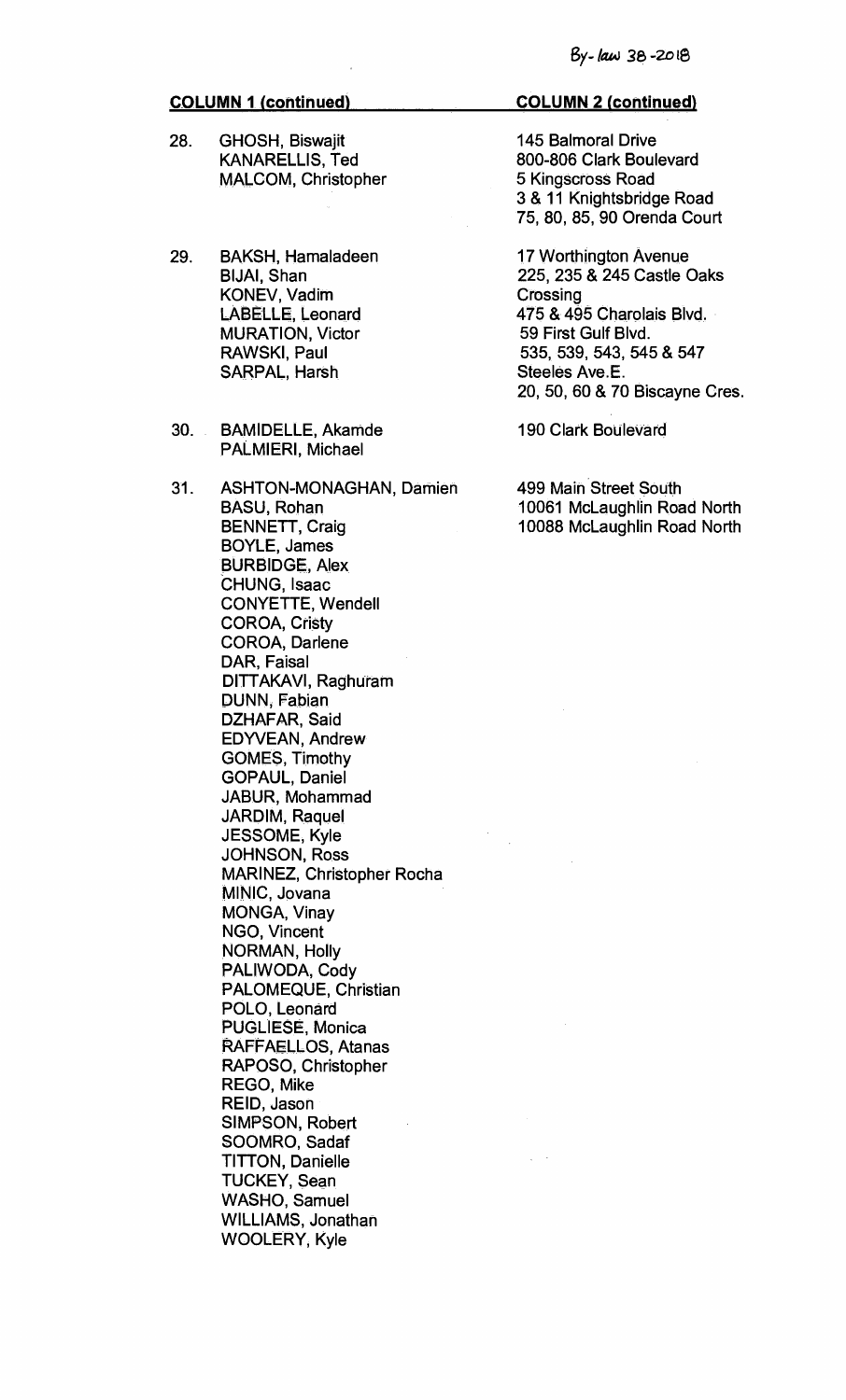**32. KOCI, Vasillaq** 

- **33. CARPINISIANU, Silviu CARPINISIANU, Dan WILLIAMS, Elmar**
- **34. TAVARES, David**
- **35. BOODRAM, Cyril Neeranjan CHUNG, Hardeep DWARKAPRASAD, Mahesh KAUSHAL, Sahil KHARKHANI, Navid RAUL, Rajwinder Singh SAMUELS, Jermaine SMITH, Jesse WYNE, Munzir**
- **36. THARMALINGAM, Shiv PASIECZNIK, Joyce**
- **37. AMBROGI, Augusto BOYKO, Bryant**. **CHATELAIN, James JACOBY, Peter KATSAGA, Artem LEVESQUE, Sherri NOVAK, Zoltan PALMIERI, David WHARWOOD, Craig**
- **38. SHIRLEY, Simon**
- **39. DHESI, Randeep HASHMY, Nosheen MUGHAL, Nadeem SINGH, Gurmel ZIA, Rahul**
- **40. EUSEBIO, Nicholas FLEMMING, Eric HAFFNER, Samantha**
- **41. DURRANI, Munawar Hamayun MEHMI, Ravinder RANDHAWA, Prince Pal Singh SRIKANT, Gautam**
- **42. KAMRAN-FAROOQ, Shahzada SINGH, Kelvin**

**COLUMN 2 (continued)** 

**215 Queen Street East** 

**116 Orenda Road** 

**26 Hanover Road** 

**165 & 195 Kennedy Road** 

**20 Cherrytree Drive** 

**284 Queen Street East 205 Van Kirk Drive** 

**11 Church Street West 300 Walker Drive** 

**365 Kennedy Road South 18 Knightsbridge Road 370 Steeles Avenue East 15 Kensington Road** 

**9435-9525 Mississauga Road 295 Queen Street East 10048 McLaughlin Road North 10061 McLaughlin Road North 10068 McLaughlin Road North 10088 McLaughlin Road North 10098 McLaughlin Road North**